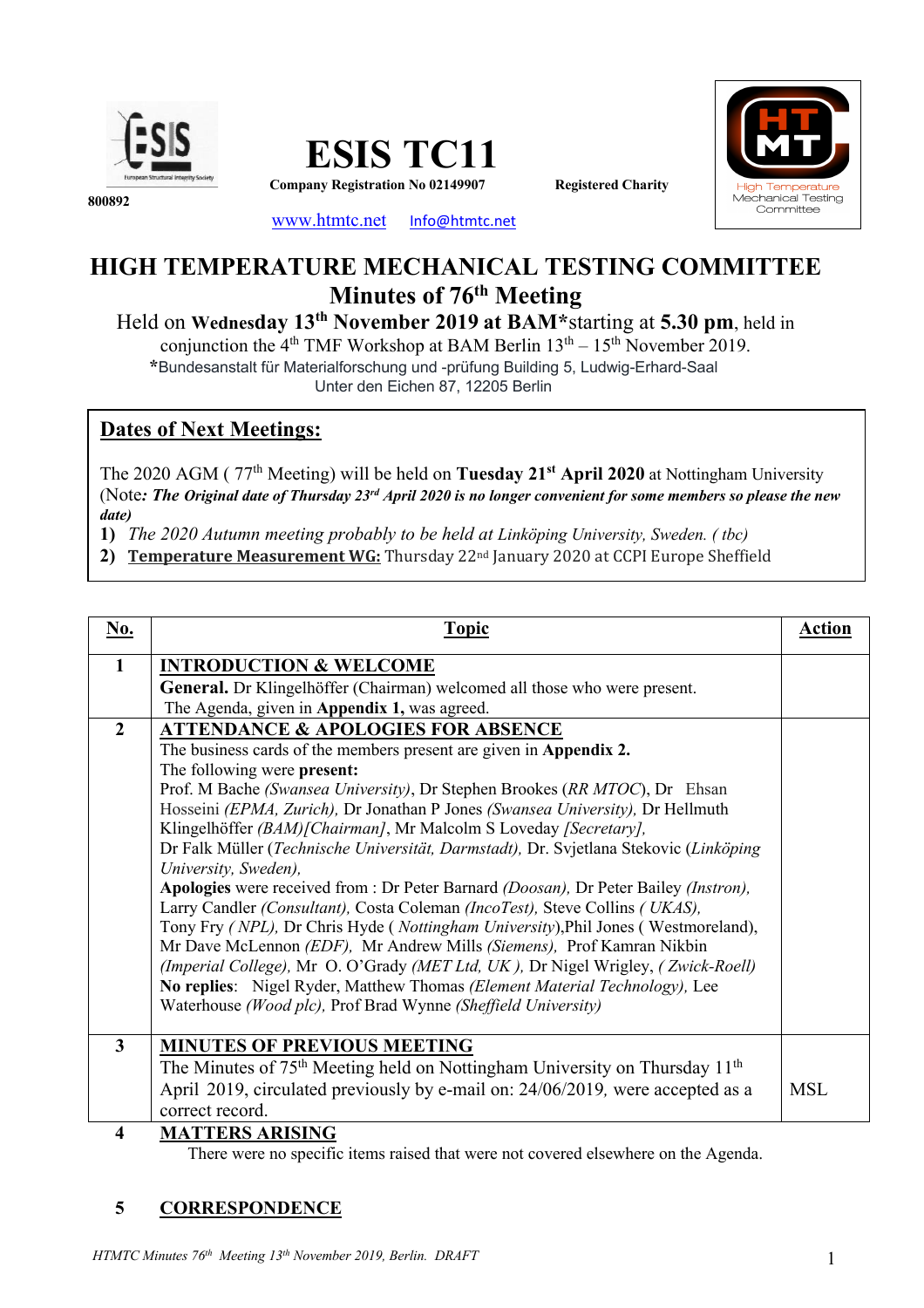The Secretary reported that annual accounts had been accepted by Companies House & the Charity Commission. It should be noted that since our income in 2018 was less than £10k, it was only necessary to use the 'micro entity' forms for Companies House and the income / expenditure data for the Charity Commission. Rather surprisingly neither organisations seem to require the total assets of the HTMTC to be declared.

To upload the Financial information to the Charity website it was required to provide extensive information about members, including phone numbers, e-mail address and dates of birth etc to complete all the necessary fields before the Account details could be accepted. At the time of filing the return the Secretary only had the necessary details of Messrs Bache, Barnard, Candler, Phil Jones, Jon Jones, Klingelhöffer, Loveday readily available so only those appear as Trustees of the Charity rather than all the members of the main committee. Details may be seen at the following website:

http://apps.charitycommission.gov.uk/Showcharity/RegisterOfCharities/CharityWithoutPartB.a spx?RegisteredCharityNumber=800892&SubsidiaryNumber=0 . Please let the Secretary know if you wish to see any changes made to the Charity website entry.

# **6 TREASURER'S REPORT**

# *6.1 Financial Matters*

The Treasurer, Jonathan Jones, gave a presentation outlining the current status of the HTMTC accounts and the UKHTPPF Working Group designated fund. Details of the 2018 Accounts which audited by the Independent Examiner, Mr James Phillip Evans – ACCA, had been circulated to the Main Committee on 25/09/2019 and were ratified by the Committee. The Committee remains in a financial healthy position and should receive an income in 2019 generated by the TMF Workshop and further income in 2020 from the ECCC2020 Edinburgh Conference.

# *6.2 VAT Registration*

The Treasurer reported that the process of VAT Registration had been started but some further help was needed to complete the process. It is understood that VAT returns should be submitted on-line to HMRC ( Her Majesty's Revenue & Customs) at quarterly intervals so that VAT can be recovered from the contracts for creep testing placed by the UKHTPPF WG and for the Hotel Conference Centre for the ECCC2020 meeting. Discussions will be held with Dr Barnard regarding the responsibility for managing the VAT Registration.

# *7.3 Conference Registration*

As reported at the previous meeting, 'Cvent' were taking over Regonline, see https://www.cvent.com/uk. However, it appeared that Cvent would not be economically appropriate for the relatively small & infrequent Workshops/ Conferences organised by the HTMTC so for the TMF Workshop the Chairman reported that the organisation 'Xing Events' had been used but since it is a German based organisation but there are problems to transfer money from Xing-Events to a British bank account (HTMTC bank account). It was reported that Dr Barnard was proposing to use a company called Regbox for the ECCC2020 Conference, see https://www.regbox.co.uk The Secretary agreed to discuss practical issues relating to MSL the registration procedure with Dr Barnard at the UKHTPPF meeting on 21<sup>st</sup> November 2019 at Nottingham.

# **13 HTMTC: Administration & Promotional Activities**

a) **Web Site** – Thanks were expressed to Larry Candler who had spent a considerable amount of time arranging for the HTMTC Website to be transferred to a new host organisation and had updated the content etc. The website is now operational and can be found at www.htmtc.net. The dates for the forthcoming Conferences are displayed under the '*Events*' tab and it is hoped that shortly direct links to the two conference websites will be incorporated.

LC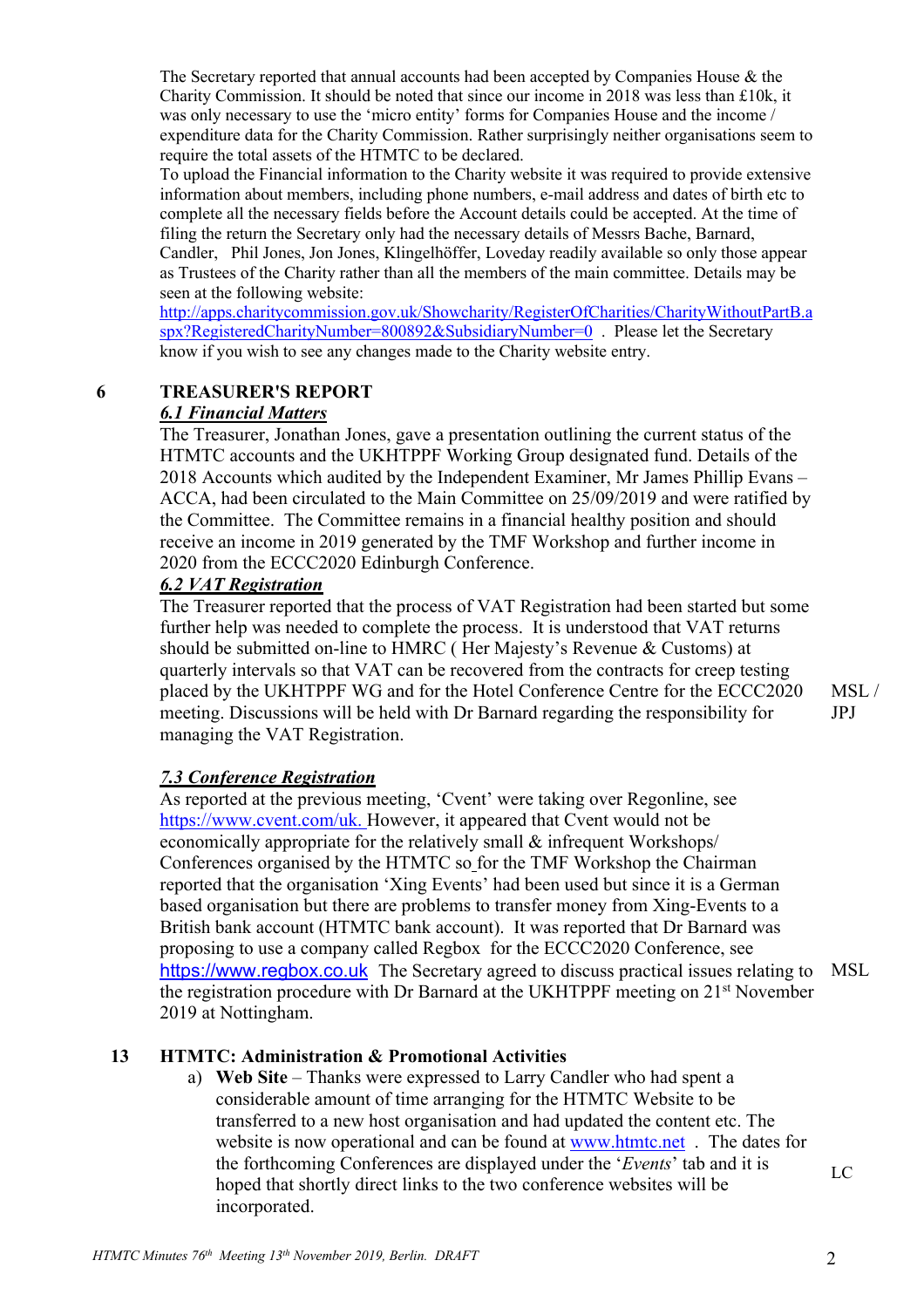- b) **GDPR** The HTMTC aims to operate in compliance with the General Data Protection Regulations following a procedure which may be viewed on our website by clicking on the 'Privacy Policy' tab at the bottom of the Home Page.
- c) **HTMTC E-mail Address** : The new e-mail address for the HTMTC is Info@htmtc.net which is now registered and any e-mails sent to that address are automatically forwarded to the Chairman, Vice Chairman & Secretary.
- d) **Memory sticks** The number currently held by the Secretary is  $\sim$  40 x 1 GByte but they have the old website address. As indicated in the minutes of the previous meeting the Treasurer has now obtained a quotation From Flashbay for the purchase of a new batch: for 250 sticks overprinted with modified artwork incorporating the new website address www.htmtc.net  $\&$  the HTMTC Logo. They will cost £1,146 (2 Gbyte) or £1167 (4 Gbyte) + £18 shipping. Dr Klingelhöffer that a batch of memory stick had been supplied by Zwick for distribution to the TMF Conference delegates. A separate batch of memory sticks will be purchased by Dr Barnard for the ECC2020 conference overprinted with premium sponsor's logos.
- *e)* **Publicity flier** –a new picture has been supplied by Dr Jones
- f) **Twitter.** Dr Stekovic offered to establish an HTMTC 'twitter' presence to raise the profile of the activities of the Committee.
- g) **Conference bags with HTMTC logo:** Mr Klingelhöffer ordered white cotton wool conference bags with coloured HTMTC logo which was found to be attractive. The costs per bag was  $4 \in$ . Mr Klingelhöffer offered that such bags could possibly also be used for the ECCC2020 conference. Mr Klingelhöffer will send an example bag to Pete Barnard.

### **15 FUTURE HTMTC Symposia / Workshops**

*a) 4th TMF-Workshop: 13-15 Nov 2019, BAM, Berlin, TMF & Crack Growth in TMF*  The Chairman reported that the organisation had progressed well and attracted approximately 100 attendees from 17 countries. The programme comprised 33 presentations plus several poster displays. A wide spectrum of industrial sectors were represented including power plant, automotive, aerospace ( gas turbines) and rocket engines which indicated the importance of TMF . The meeting dovetailed in with the final Workshop of the EU Funded Project 'DevTMF' concerned with *Crack Growth Measurement in Thermal Mechanical Fatigue* being led by Dr. Svjetlana Stekovic*.* Which included a very effective panel discussion with representatives from the project partners including *Linköping University, Sweden, Nottingham University & Swansea University*. The Committee congratulated Dr Klingelhöffer for once again organising a highly successful TMF conference.

A number of the papers will be published in a special issue of the International Journal of Fatigue. 12 full papers have been submitted and the peer review process starts in December 2019.

# *b) ECCC 2020 – Edinburgh* Mon – Wed, 13th -16th September 2020. *Joint UKHTPPF & HTMTC Activity supported by the IOMMM.*

Plans are progressing for ECCC Creep  $&$  Fracture 2020 which is the  $5<sup>th</sup>$  International Conference organised under the auspices of the European Collaborative Creep Committee (ECCC). At the previous meeting Dr Barnard had given a presentation relating to administrative matters associated with 2020. A Flier had been issued which gives notice of the dates and the venue together details of the website which gives some of the conference deadlines. *For further information see* http://eccc2020.com/ The HTMTC will be responsible for finding speakers and setting the programme for one of the technical sessions, and the Secretary had circulated an outline draft of Topics and some possible speakers. A revised programme will be circulated and presentations/papers will be sought.

PB, HK, **MSL** 

MSL

PB MSL

JPJ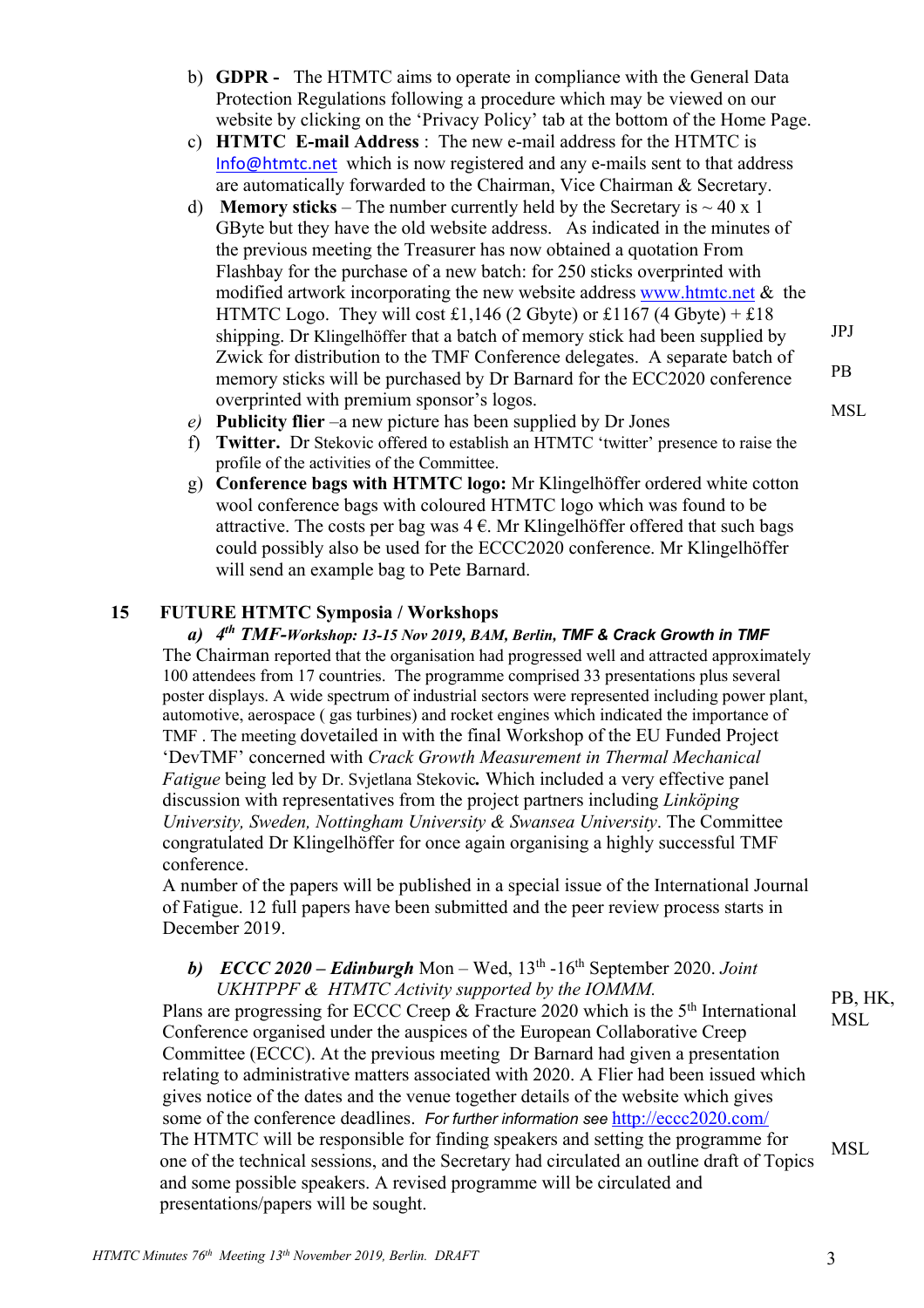It was noted that the organisation Regbox will deal with the registration and the registration link on the ECCC2020 website will shortly become live. It is understood that the registration fees will be routed via Regbox directly into the HTMTC Accounts as they are received. See https://www.regbox.co.uk/ for further information about Regbox.

It was noted that the ECCC Chairman, Dr Augusto Di Gianfrancesco, had circulated an e-mail extending the deadline for the submission of Abstracts had been extended to 15th December 2019.

The matter will be considered further at the UKHTPPF meeting at Nottingham on 21<sup>st</sup> November 2019.

# *Post Meeting Note.*

*A notice was received about the 6th International Small Sample Test Techniques Conference SSTT2020 due to take place in Santander (Spain), organised by the University of Cantabria, on September 1-3 2020. Visit www.sstt2020.unican.es for more information. It is noted that this meeting is about two weeks before the Edinburgh conference which may also include Miniaturised Testing matters in the HTMTC Session.*

# **LCF9 Conference**

The Chairman reported that plans have now started for organising the Ninth International Conference on Low Cycle Fatigue (LCF9) which will be held in Berlin on  $22<sup>nd</sup> - 24<sup>th</sup>$  June 2021, organised by the German Association for Materials Research and Testing e.V. ( DVM). The HTMTC agreed to help publicise the event and support the conference 'in name only', ie no financial commitment. The conference will be under the Executive Chairmanship Profs Tilman Beck ( DE) & Eric Charkaluk ( F) and Dr Klingelhöffer had been invited to serve on the Scientific Committee.

For further information see *https://dvm-berlin.de/veranstaltungen/2021-lcf9-ninth-international-conference-lowcycle-fatigue or www.lcf9.de*

# **16 WORKING PARTY REPORTS**

# **16.1UK High Temperature Power Plant Forum ( UKHTPPF)**

The UKHTPPF now functions as an autonomous Working Group initially under the Convenorship of Dr Peter Barnard and funds have been transferred into a designated fund under the HTMTC Accounts. Dr Barnard has been added as a signature on the designated A/C for UKHTPPF under the HTMTC bank account.

Dr Barnard had forwarded a copy of the operating constitution which will form the Scope for the Working Group and the Secretary had circulated it to the Main Committee. It was noted that members of UKHTPPF pay an annual subscription of £3.5 pa and that the Forum commissions creep tests from a third party organisations. The Secretary reported that he had examined the 'Forum Constitution' and it did not appear to be in conflict with the HTMTC Articles of Association and thus it will not be necessary to change the HTMTC Schedule listed on the Charity Commission website. It was noted that the meeting of the UKHTPPF scheduled for October had been postponed to 21st November 2019 at the University of Nottingham; the Secretary agreed to attend the meeting to clarify some matters relating to a) VAT, b) the ECCC2020 programme, etc.

#### 16.2*Temperature Measurement WG for HT Testing:*

The Secretary reported that the meeting scheduled to be held on 10<sup>th</sup> October 2019 had to be postponed due to a clash of another meeting a CCPI, so and alternative meeting date of 22nd January 2020 was being proposed at CCPI Rotherham at the kind invitation of the Managing Director, Jonathan Golding, (see **www.ccpi-europe.com** ) All

#### *16.3 Non Standard Testing WG*

PB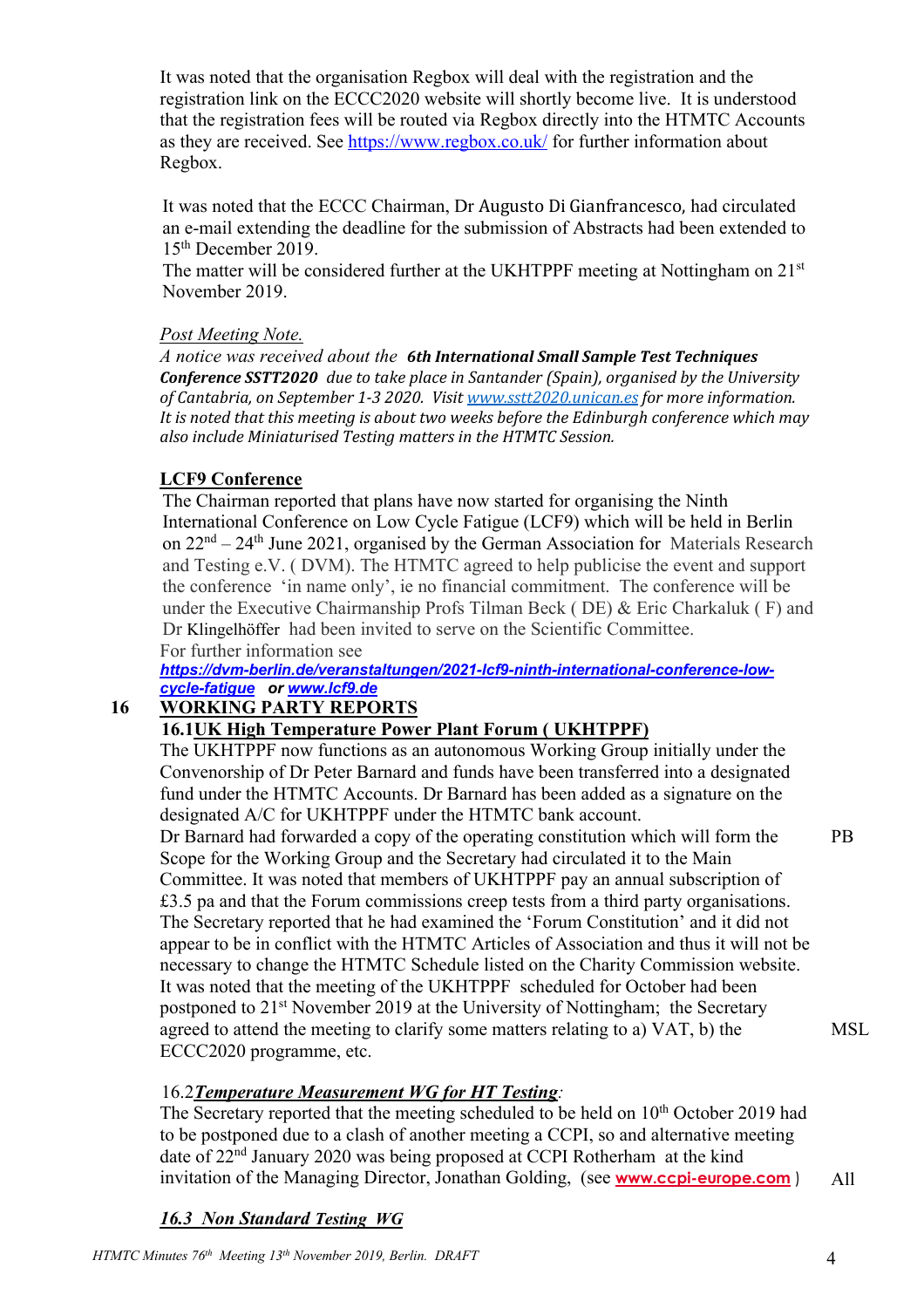There was nothing to report since the Group had not met. Unless a new volunteer offers to act as Convenor the WG would be suspended. Please contact the Secretary if you, or a colleague, are willing to organise this Group.

# *16.4HT Friction Measurement WG*

WG had not formally met and the Secretary reported that he  $\&$  Dr Kilgallon had failed to elicit a response Prof Brad Wynn concerning the Convenership of the Friction Group who now has additional responsibilities at Culham as well as Sheffield University. It is proposed to sound out the AFRC Group attached to Strathclyde University to see if they would be willing to act as Convenor otherwise the Group will be suspended.

# **17 EMPRESS2: Temperature Measurement Project**

It is understood that the EPRESS2 project was progressing well. For further information see

https://www.strath.ac.uk/research/advancedformingresearchcentre/whatwedo/collaborat iveprojects/empress2project/

Members were invited to keep in touch via the LinkedIn thermocouple group: www.linkedin.com/groups/8588686

### **18** *STANDARDS ACTIVITIES*

A number of members have attended national Standards meetings concerned with mechanical testing of metals at BSI & DIN to progress a variety of standards activities and shadow the ISO activities. However, it was reported that Dr Falk Müller had taken over the role of Convenor of ISO TC164 SC1 WG2 Creep Testing and arrangements are in hand to undertake a minor revision of ISO 204, Creep Testing, to correct the error in Figure 1.

Dr Müller reported that he attended the meeting held in Ulm, Germany during the week Sunday  $22<sup>nd</sup>$  September 2019 – Friday  $27<sup>th</sup>$  September hosted by Zwick.

Dr P bailey had also attended the meetings in Ulm, but unfortunately Dr Klingelhöffer nor Dr Brookes could not attend neither was Mr Loveday able to travel due to inadequate funding offered by BSI.

The ISO TC164 meetings in 2020 would be at the ASTM headquarter in Conshohocken near Philadelphia, Pennsylvania, USA from 5<sup>th</sup> October 2020 – 9<sup>th</sup> October 2020. [*Note this will not clash with the ECCC2020 Creep meeting* ]

#### **19 ESIS & FESI Feedback**

Members were reminded that members of ESIS Technical Committee's were expected to be members of ESIS and UK residents could download membership application forms from the FESI website.

a) **ESIS :** Information about ESIS can also be seen at **www.structuralintegrity.eu** The Secretary noted that two issues of ESIS Newsletters for 2019 are now available : https://www.structuralintegrity.eu/site/pdf/Newsletter63.pdf & https://www.structuralintegrity.eu/site/pdf/Newsletter64.pdf

It was noted that Prof Francesco Iacoviello from the Università di Cassino e del Lazio Meridionale, Italy is now the President.

The Chairman reported that ESIS Technical Committees have now been requested to upload details of their Committee activities & Officer's details to a the ESIS Website. A Report for 2019 with dates of forthcoming conferences will be submitted.

b) **For Membership of FESI see** www.fesi.org.uk

The UK Forum for Engineering Structural Integrity (FESI) works towards assuring the reliability, safety and economic viability of engineered systems, structures and components from design to end-of-life, and to reduce undesirable environmental impact. Membership of ESIS can be arranged via FESI. For the bi-annual Bulletin see the FESI website.

# **20** *ANY OTHER BUSINESS*

**a)** *Date of Next Meetings :* 

HK

BW

PK MSL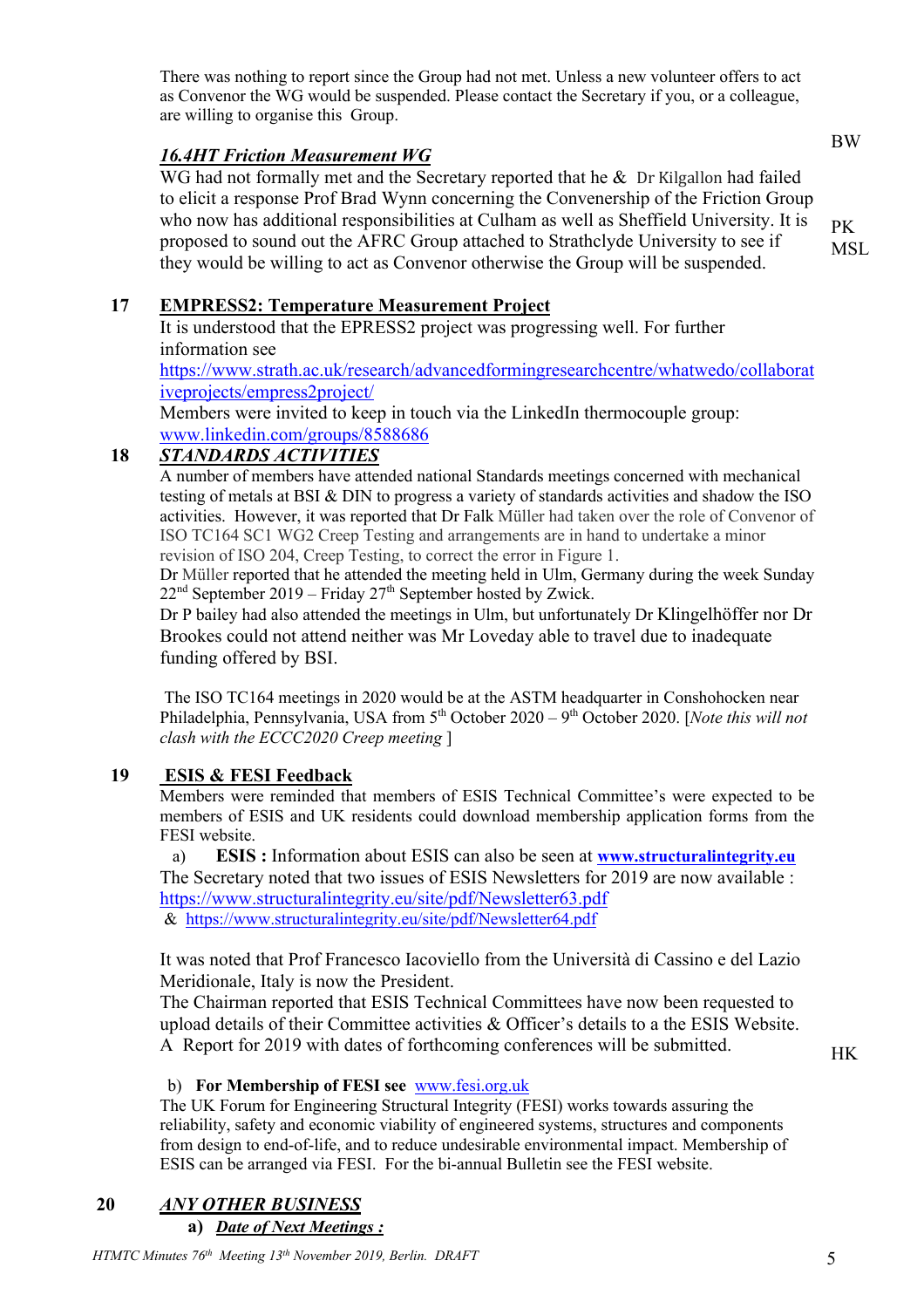- *i)* **77th meeting (AGM) 21rd April 2020** at Nottingham University, including a Laboratory tour.
- *ii)* **78th Autumn council meeting -** *Linköping University, Sweden. Date tbc*
- b) *Vote of Thanks*. A vote of thanks was expressed to Dr Klingelhöffer and BAM for Chairing and hosting the meeting and to all who for attending.

# **17 LIST OF APPENDICIES**

1. Agenda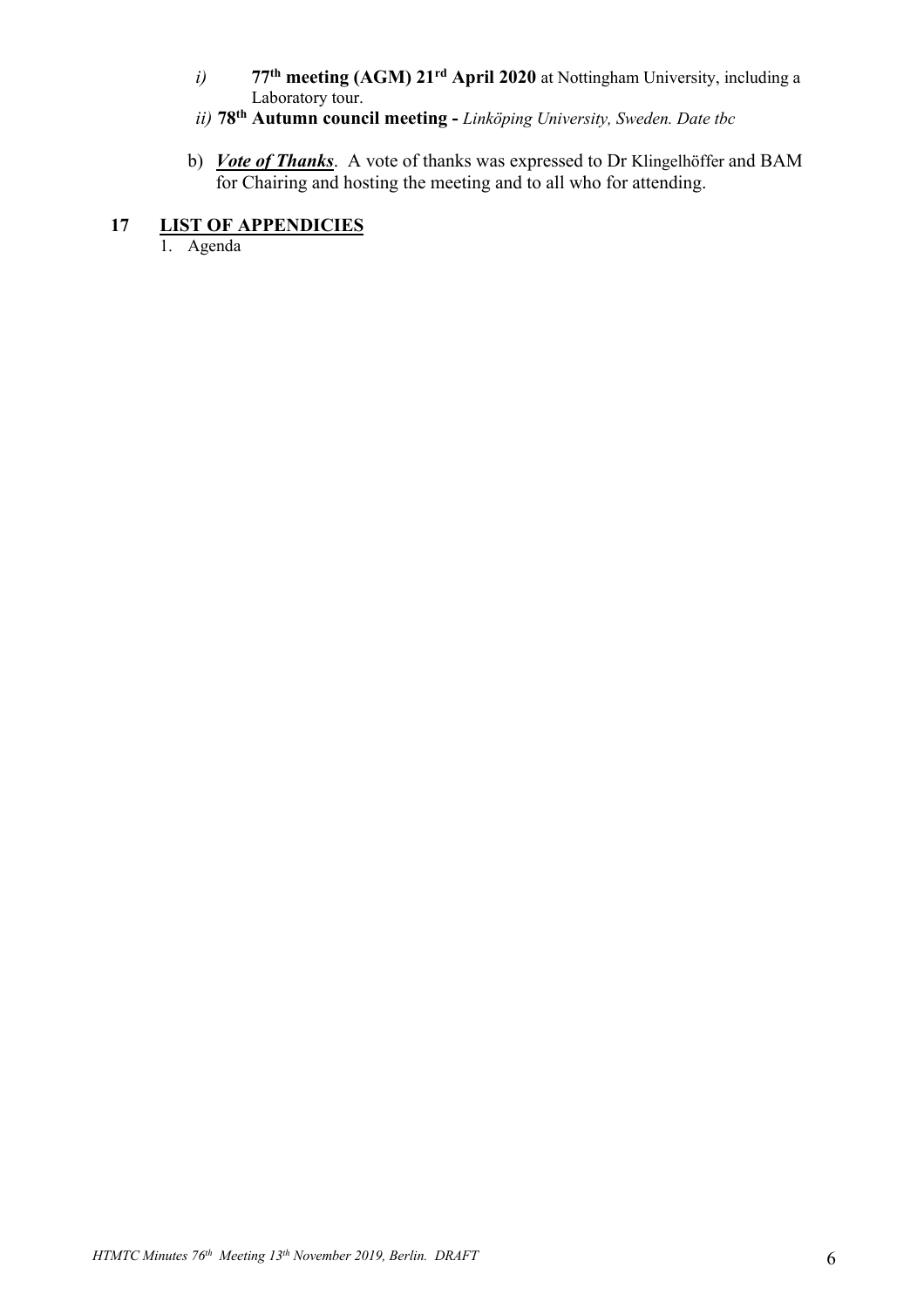# **APPENDIX 1**



# **HIGH TEMPERATURE MECHANICAL TESTING COMMITTEE**



www.htmtc.net

# **76th Meeting) Wednesday 13th November 2019 at BAM\***starting at **6.00 pm**, held in

conjunction the 4<sup>th</sup> TMF Workshop at BAM,

Berlin  $13<sup>th</sup> - 15<sup>th</sup>$  November 2019.

**\***Bundesanstalt für Materialforschung und -prüfung Building 5, Ludwig-Erhard-Saal Unter den Eichen 87, 12205 Berlin

# **AGM AGENDA**

|                         |                                                                                                                                                                                                                                                  | <b>ACTION</b>                         |
|-------------------------|--------------------------------------------------------------------------------------------------------------------------------------------------------------------------------------------------------------------------------------------------|---------------------------------------|
| $\mathbf{1}$            | <b>INTRODUCTION &amp; WELCOME TO BAM</b>                                                                                                                                                                                                         | <b>HK</b>                             |
| $\boldsymbol{2}$        | <b>Members present to Introduce themselves</b>                                                                                                                                                                                                   | All                                   |
| $\mathbf{3}$            | <b>APOLOGIES FOR ABSENCE</b> / see Appendix A)                                                                                                                                                                                                   | <b>MSL</b>                            |
| $\overline{\mathbf{4}}$ | <b>MINUTES OF PREVIOUS MEETING</b>                                                                                                                                                                                                               |                                       |
|                         | The Minutes of 75 <sup>th</sup> Meeting held on Nottingham University on Thursday<br>11 <sup>th</sup> April 2019, <i>[circulated previously by e-mail on: 24/06/2019</i> ] To be<br>approved                                                     |                                       |
| 5                       | MATTERS ARISING (Items not covered elsewhere on the Agenda)                                                                                                                                                                                      |                                       |
| 6                       | <b>CORRESPONDENCE</b> Charity Commission, Companies House, etc                                                                                                                                                                                   | <b>MSL</b>                            |
| 7                       | <b>TREASURER'S REPORT</b>                                                                                                                                                                                                                        | JPJ                                   |
|                         | c) Ratification of Accounts (circulated on 25/09/2019)                                                                                                                                                                                           |                                       |
|                         | d) Current state of Bank Balances                                                                                                                                                                                                                |                                       |
|                         | e) Invoices / Budget                                                                                                                                                                                                                             |                                       |
|                         | <b>VAT Registration?</b><br>f                                                                                                                                                                                                                    | HK/LC                                 |
|                         | g) Regonline / Cvent / Xing Events - Access confirmed ? Feedback                                                                                                                                                                                 |                                       |
| 8                       | <b>MEMBERSHIP</b>                                                                                                                                                                                                                                |                                       |
|                         | a) Resignations?<br>b) Other Changes in Membership / Changes in contact details?                                                                                                                                                                 |                                       |
|                         |                                                                                                                                                                                                                                                  |                                       |
| 9                       | <b>HTMTC: Administration &amp; Promotional Activities</b><br>h) Web Site –new host site ? new web address www.htmtc.net -feed back hit counter?<br>HTMTC E-mail Address : now htmechtest@htmtc.net_but not automatically forwarded<br>$\ddot{1}$ | <b>LCP</b>                            |
|                         | to the Officers.<br>Memory sticks –number in stock :43 x 1 GByte; purchase more? promotional materials<br>j)<br>k) Publicity flier $- A5$ folded version                                                                                         | <b>JPJ</b><br><b>MSL</b><br><b>SS</b> |
| <b>10</b>               | I) E) Twitter site?<br><b>UKHTPPF Matters</b>                                                                                                                                                                                                    | PBarnad                               |
| 11                      | <b>FUTURE HTMTC Symposia / Workshops</b>                                                                                                                                                                                                         |                                       |
|                         | [For other meeting of possible interest to HTMTC Members see separate list]                                                                                                                                                                      |                                       |
|                         | 4 <sup>th</sup> TMF-Workshop: 13-15 Nov 2019, BAM, Berlin,<br>$\mathbf{c}$                                                                                                                                                                       | PB/HK/                                |
|                         | & Crack Growth in TMF see http://www.tmf-workshop.bam.de                                                                                                                                                                                         | <b>MSL</b>                            |
|                         | <b>ECCC 2020 - Edinburgh</b> Mon - Wed, $13th$ -16 <sup>th</sup> September 2020. Joint UKHTPPF<br>d)                                                                                                                                             |                                       |
|                         | & HTMTC                                                                                                                                                                                                                                          | PB                                    |
| 12                      | <b>WORKING PARTY REPORTS</b>                                                                                                                                                                                                                     |                                       |
|                         | 16.1 Non Standard Testing WG: Scope & objectives                                                                                                                                                                                                 | LC                                    |
|                         | 16.2 Temperature Measurement for HT Testing: feedback. CoP & Drift                                                                                                                                                                               | MSL/DM<br>cL                          |
|                         | 16.3 HT Friction Measurement - Scope – Convenor Prof Brad Wynne                                                                                                                                                                                  | <b>BW/MSL</b>                         |
| 13                      | <b>EMPRESS2:</b> Temperature Measurement Project – feedback                                                                                                                                                                                      |                                       |
| 14                      | $22nd - 27th$ September 2019<br>STANDARDS: ISO TC164 Ulm, Germany,                                                                                                                                                                               | HK/PB/M<br><b>SL</b>                  |